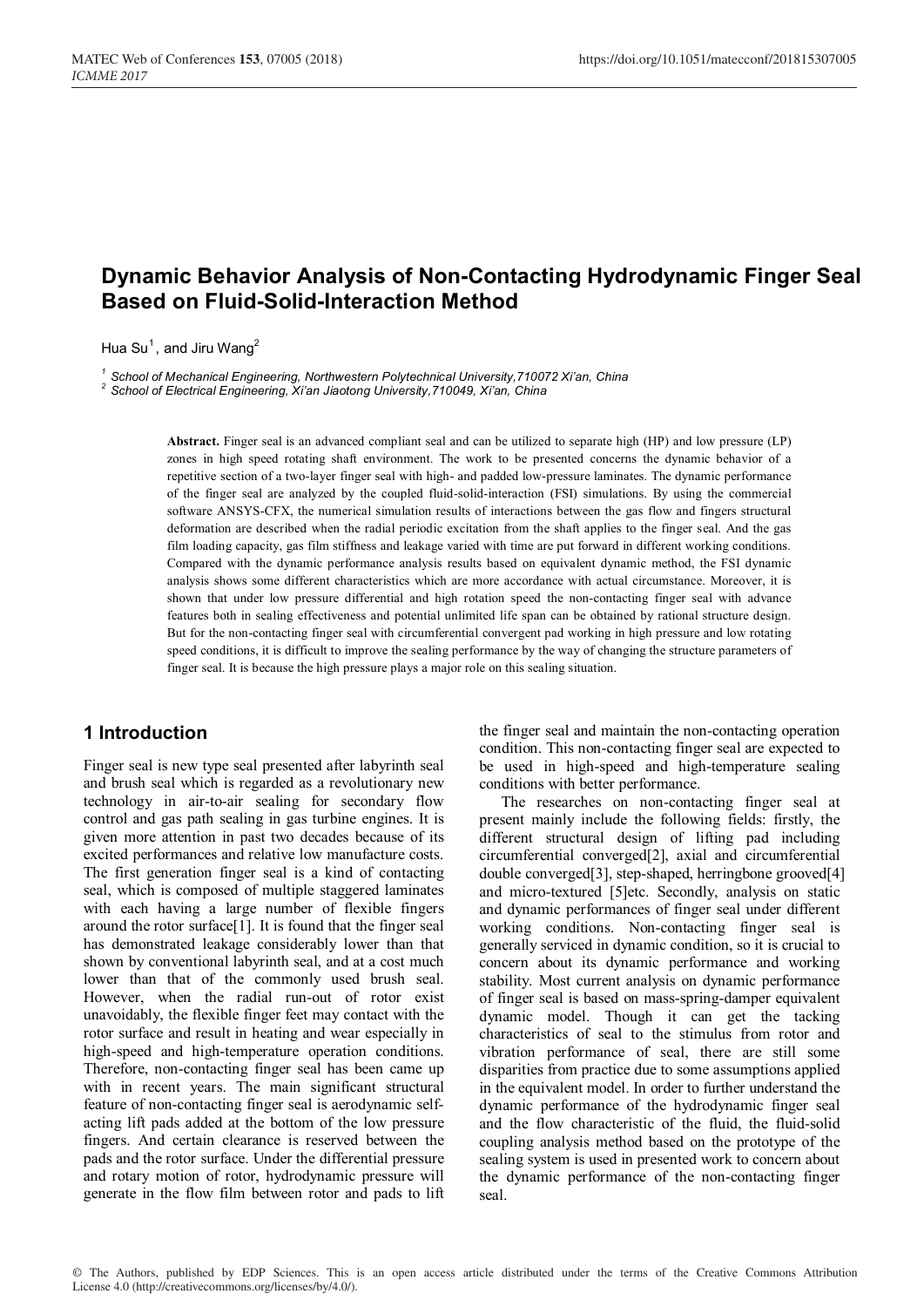This paper introduces the seal geometry in second part. And the fluid-solid coupling analysis method is discussed in third part. Then the dynamic performances of non-contacting finger seal in different working conditions and with different structures are analyzed in the fourth part, and it ends with the conclusions.

# **2 Finger seal geometry**

The finger seal with circumferential converged pad consists of front plate, spacer, high-pressure (HP) finger, low-pressure (LP) finger with pad and back plate, as shown in Figure 1. The finger stick profile is traced by means of arc. The detailed geometry parameters in Figure 1 are shown in Tab1e 1.



1-vivet 2-back plate 3-LP finger 4-pad 5-rotor 6-HP finger 7-front plate 8-spacer (a) Axial cross section







(c) Partial enlarged view

**Figure 1.** Geometry of finger seal with circumferential converged pad

|  | <b>Table 1.</b> Geometric Values of the Basic Finger Seal |  |  |  |  |  |
|--|-----------------------------------------------------------|--|--|--|--|--|
|--|-----------------------------------------------------------|--|--|--|--|--|

| <b>Finger Geometry</b>           | Symbol                        | Value   |
|----------------------------------|-------------------------------|---------|
| Outer radius of finger (mm)      | $r_{\rm w}$                   | 122.65  |
| Radius of finger root (mm)       | $r_{e}$                       | 116.45  |
| Rotor Radius (mm)                | $r_r$                         | 108     |
| Stick Arc Radius (mm)            | $r_c$                         | 114.6   |
| Radius of Center Circle (mm)     | $r_{\rm cc}$                  | 20      |
| Finger Repeat Angle(°)           | $d_{e\underline{\text{lta}}}$ | 4.444   |
| Radial height of HP foot         | $X_{\alpha}$                  | 1.22    |
| Minimum radial clearance (mm)    | $f_f$                         | 0.00635 |
| wedge ratio of clearance         | $n_f$                         |         |
| Axial width of LP pad (mm)       | $r_{de}$                      | 6.35    |
| Radial gap of the back plate(mm) | $g_d$                         |         |
| Thickness of back plate(mm)      | $d_{p}$                       | 5       |
| Thickness of finger seal (mm)    | ha                            | 0.762   |

# **3 Fluid-solid interaction analysis on dynamic behaviors of finger seal**

The dynamic behavior of non-contacting finger seal is analyzed based on the displacement response of finger pad to the rotor stimulus in given working conditions. The rotor produce radial run-out because of its unbalanced mass, which will indirectly impact on pad by gas film and results in radial movement of the fingers. Since the high compliance of the fingers, the force from the gas film move the finger seal and results in a change of flow field profile. These in turn contribute to further change the load distribution and flowing condition of gas film. Thus the dynamic analysis of non-contacting finger seal is based on transient fluid-structure interaction(FSI) analysis of finger seal.

### **3.1 Finite element model of fluid-solid field**

Considering the circumferential convergence finger seal is a cyclic symmetry structure, to simplify the dynamic analysis procedure, a circular unit including a LP finger stick and a two-half HP finger stick are chosen to establish the solid structure model (shown in Figure 2), and the corresponding flow field between the finger pad and rotor is as gas flow field model (shown in figure 3). Here the solid and gas film models are established based on commercial software ANSYS-CFX.



1-half HP finger 2-half HP finge 3-hydrodynamic pad 4-back plate 5-LP finger **Figure 2.** Solid model of non-contacting finger seal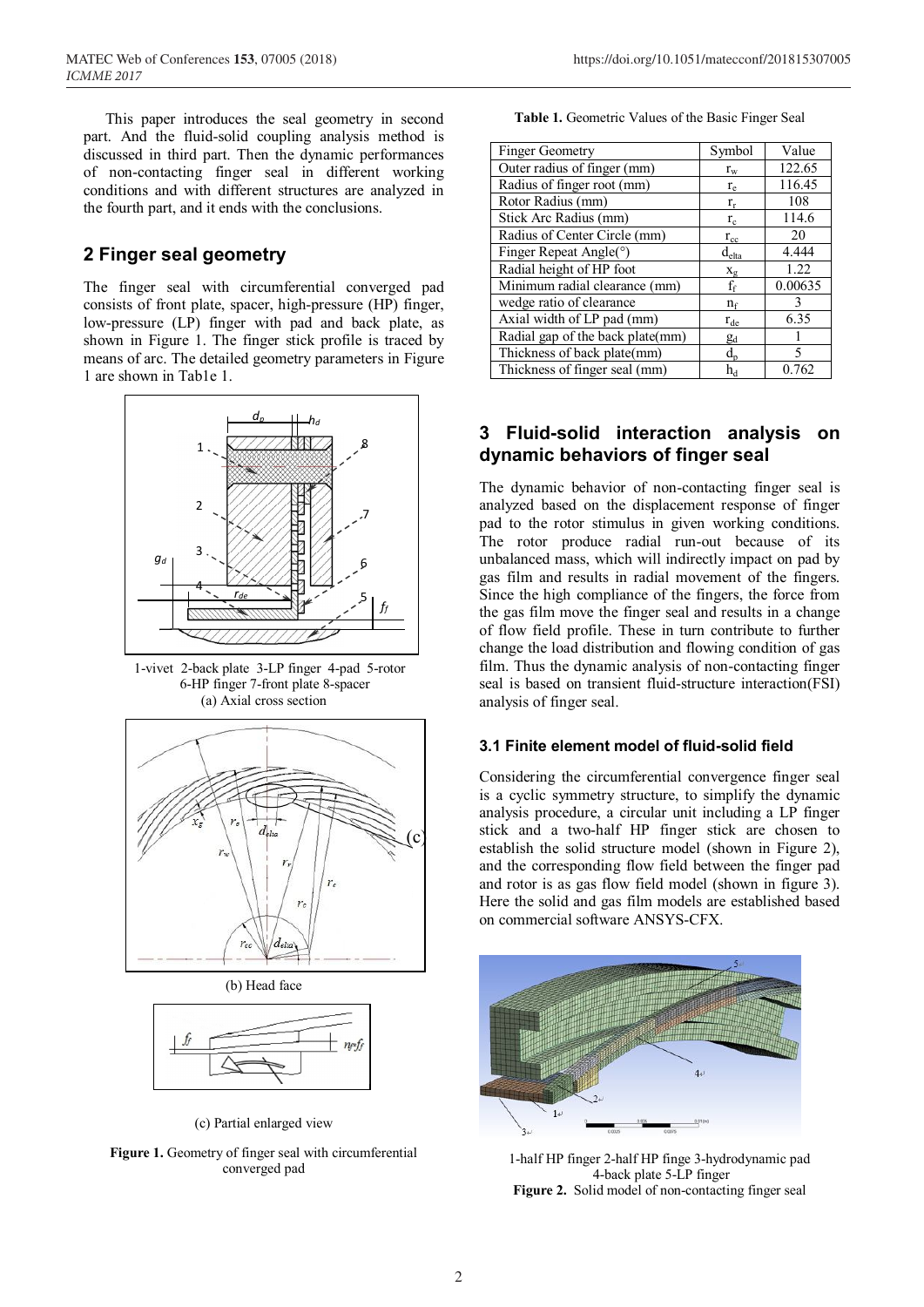

**Figure 3.** Gas film model of non-contacting finger seal

#### **3.2 Boundary conditions**

The mechanical boundary conditions in solid model of circumferential convergence finger seal on dynamic analysis including:

1)The outer faces of HP and LP are fixed as well as the back plate.2)The surface in HP finger face to high pressure is applied to pressure differential.3) The surface under the pad is set to be fluid-solid intersection surface.

4) The contact surface between LP plate and back plate is set to be friction contact-pair and the friction coefficient μ is 0.2. 5) The contact surface between HP and LP is set to be friction contact-pair to demonstrate the relative movement between HP and LP slice. Because there is only dynamic pad in LP stick which results in different lift movement between HP and LP.

According to Figure 3, the boundary conditions in fluid flow filed are as follows:1) The inlet (front surfaces 5, 6 and 7) are set opening boundaries and the high pressure are given. 2) Top surfaces 8 and 10 and the back surface 9 are outlet of the gas field, which are set opening boundaries and the low pressure are given.3) The two cut sides of 8 and 10 are set to be cyclical boundaries.4) The lower surface of 9 is contacting with rotor surface, which is set moving wall and the velocity and dynamic stimulus are given.5) The upper surface of 9 is interface of solid and fluid, which is set to be wall.

#### **3.3 Forms of stimulus**

The unbalanced force of rotor is a harmonic exciting force. Considering the phase and frequency of the radial run-out of rotor are same as those of the unbalanced force of rotor, the rotor displacement stimulus may substitute for unbalanced force of the rotor, and the amplitude the displacement stimulus is the radial runout of the rotor. Then the rotor displacement stimulus can be expressed as

$$
y(t) = \alpha \sin(\frac{n\pi}{30}t)
$$
 (1)

Where,  $\alpha$  is the runout of the rotor,  $n$  is the rotate speed of the rotor.

#### **3.4 Parameters of dynamic performance**

Here we use leakage M, film load capacity F, and gas film stiffness K to describe the dynamic behavior of the

non-contacting finger seal. A finger seal with lower leakage, higher load capacity and higher stiffness simultaneously exhibits good dynamic performances.

#### *3.4.1 Leakage*

The seal leakage is relative with the area and velocity of the flow at outlet. These two factors are all vary with time. The mass flow leakage of the seal at a moment can be calculated by the following formula

$$
M = \int \rho \cdot v \, ds \tag{2}
$$

Where,∫ds is the area of outlet, *v* is the velocity of the gas in outlet,  $\rho$  is the density of the gas.

The average leakage of the seal in a rotor rotating cycle is defined as

$$
M_{\rm av} = \frac{\sum_{i=1}^{n} M}{n} \tag{3}
$$

The variable coefficient of the leakage at every moment is defined as

$$
M_{\rm cv} = \frac{M - M_{\rm av}}{M_{\rm av}}\tag{4}
$$

#### *3.4.2 Load capacity*

The load capacity of the gas film of non-contacting seal is the radial film force applied to the finger pad. The load force is calculated as

$$
F = \left| \int P dA \right| \tag{5}
$$

Where, ∫dA is the area of the coupling surface, *P* is the pressure at the coupling surface.

#### *3.4.3 Gas film stiffness*

Gas film stiffness is the derivative of film load with respect to film thickness, which is defined as

$$
K = -\frac{dF}{d\delta} \tag{6}
$$

Where,  $F$  is film loading force,  $\delta$  is film thickness. In a periodic excitation the film thickness of finger seal can be calculated approximately as

$$
\delta = \overline{Y}(t) - y(t) \tag{7}
$$

Where,  $Y(t)$  is average position of the pad bottom,  $y(t)$  is the rotor displacement.

#### **3.5 Calculating method**

Based on SST model and K- $\omega$  equations the finger seal flow is simulated as turbulent model. The convergence is set as  $10^{-4}$ . The original position of rotor and finger are set according to the installation. In a periodic motion of rotor the stimulation is discretized to compute the fluid flow and solid deformation at a moment, and its result is set as the initial value for the next compute point till the end of the whole computing period.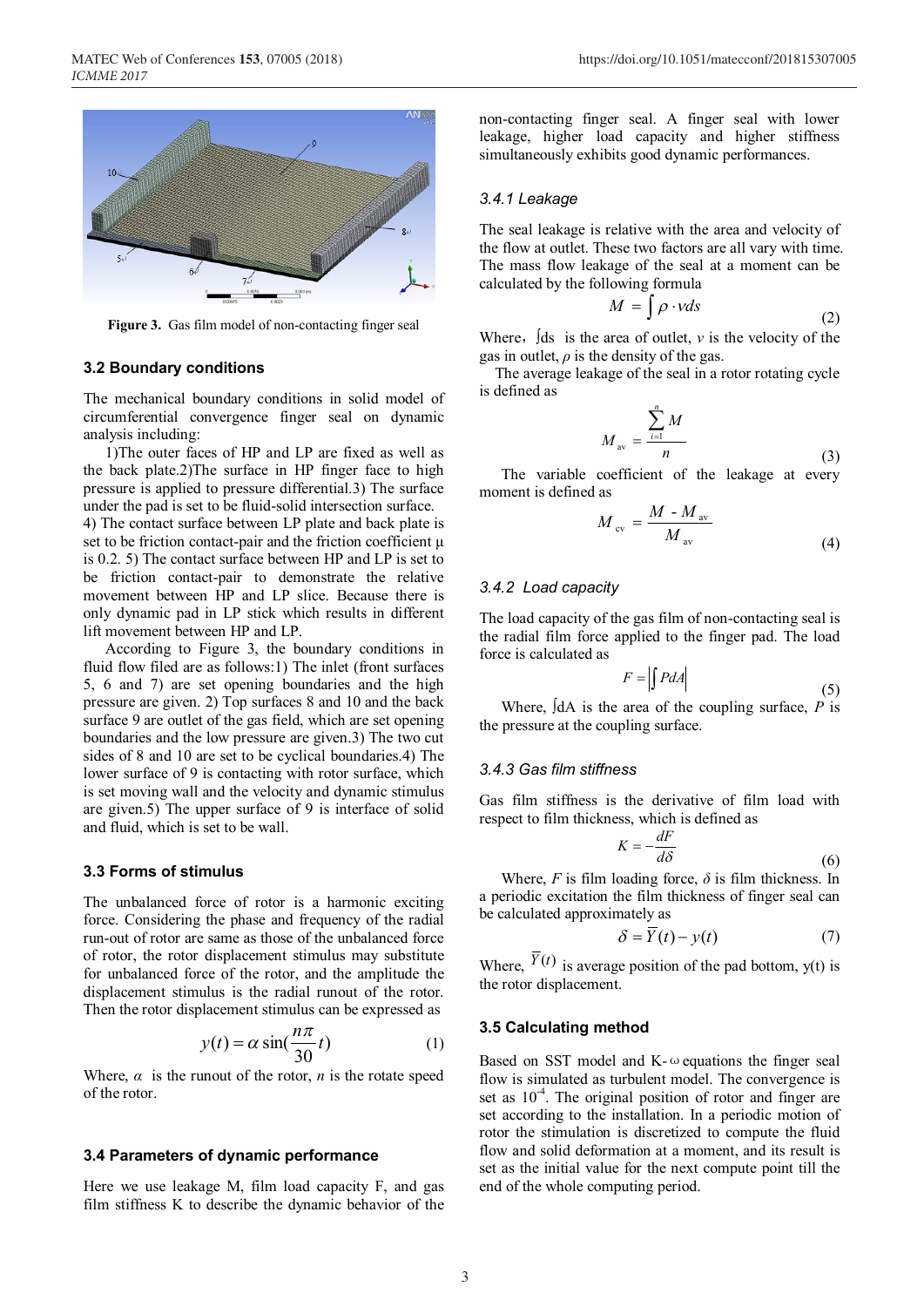# **4 Results and discussing**

#### **4.1 Compared with the results from equivalent dynamic model**

Using the structural and working conditions from Reference[6], the finger seal displacement responses are calculated by the FSI method from the current paper, and the results are compared with the method of equivalent dynamic model from reference[6]. The comparing results are shown in Figure 4.



**Figure 4.** Finger's displacement response of the two methods

From Figure 4 it is found that the two results are quite different. Firstly, in Reference[6] the initial gap is set to the initial minimum film thickness,6.35μm, then the initial displacement response is zero because the initial minimum film alteration due to the hydrodynamic effect is not considered. In current computation the initial film thickness will increase to about 30μm at pressure of 6.9KPa and rotating speed of 30000rpm. Secondly, in the first 1/4 increasing period, or the equivalent dynamic model, the finger followed the rotor closely because the initial film thickness is very small with greater film stiffness. And the finger's curvature is not considered in the equivalent dynamic model, so the finger stick stiffness is constant. However, in current paper the finger response is a little slower because the initial film thickness is bigger and the film thickness is decrease gradually hence to the film stiffness increase subsequently. And at the same time the finger's curvature is decreased resulting the increasing of finger's stiffness. Thirdly, in the period from the highest position to the lowest position, the finger's response lags behind the rotor because of the hysteresis of finger seal. Though this phenomenon can be seen in the two results, but the displacement decreasing value for dynamic model is greater than that of the current method because the film stiffness in the equivalent dynamic model is bigger. Lastly, in the last 1/4 period the finger's rising position is different. For dynamic model when the rotor rise from the lowest position the fingers move down due to the inertia. But actually when the film stiffness is small and the finger stiffness is bigger, the finger will stop at its lowest position due to the frictional hysteresis before the rotor arrives at the lowest position. And the finger will rise up

following the rotor due to the increasing film load capacity.

#### **4.2 Effect of pad parameters on the finger seal dynamic performance**

The load capacity of dynamic finger seal is mainly caused by the dynamic pad. Here the varieties of dynamic pad parameters are discussed on the performance of finger seal.

#### *4.2.1 Wedge ratio of clearance*

Figure 5 and Figure 6 show the different wedge ratio effects on the leakage and film stiffness respectively.

For the case of lower pressure(1psi,6.9kPa) -higher velocity(30krpm),when the minimum film thickness is given the clearance of the film increase with the wedge ratio, as well as enhance the dynamic effect which increase the film load capacity. So it is found that *M*av is increasing and *M*cv is decreasing. Meanwhile the enlarged film thickness will decrease the film stiffness especially in the condition of lower pressure drop and higher velocity, which is shown in Figure 6. Hence in low pressure and high velocity working conditions the wedge ratio should be selected not only to avoid the contact between the rotor and finger pad but also to maintain lower leakage.



**Figure 5**. Effects of wedge ration on leakage



**Figure 6.** Effects of wedge ration on film stiffness For the case of high pressure (10psi, 69kPa) -lower velocity(10krpm), the leakage and film stiffness do not vary obviously. Because the pad lifting displacement